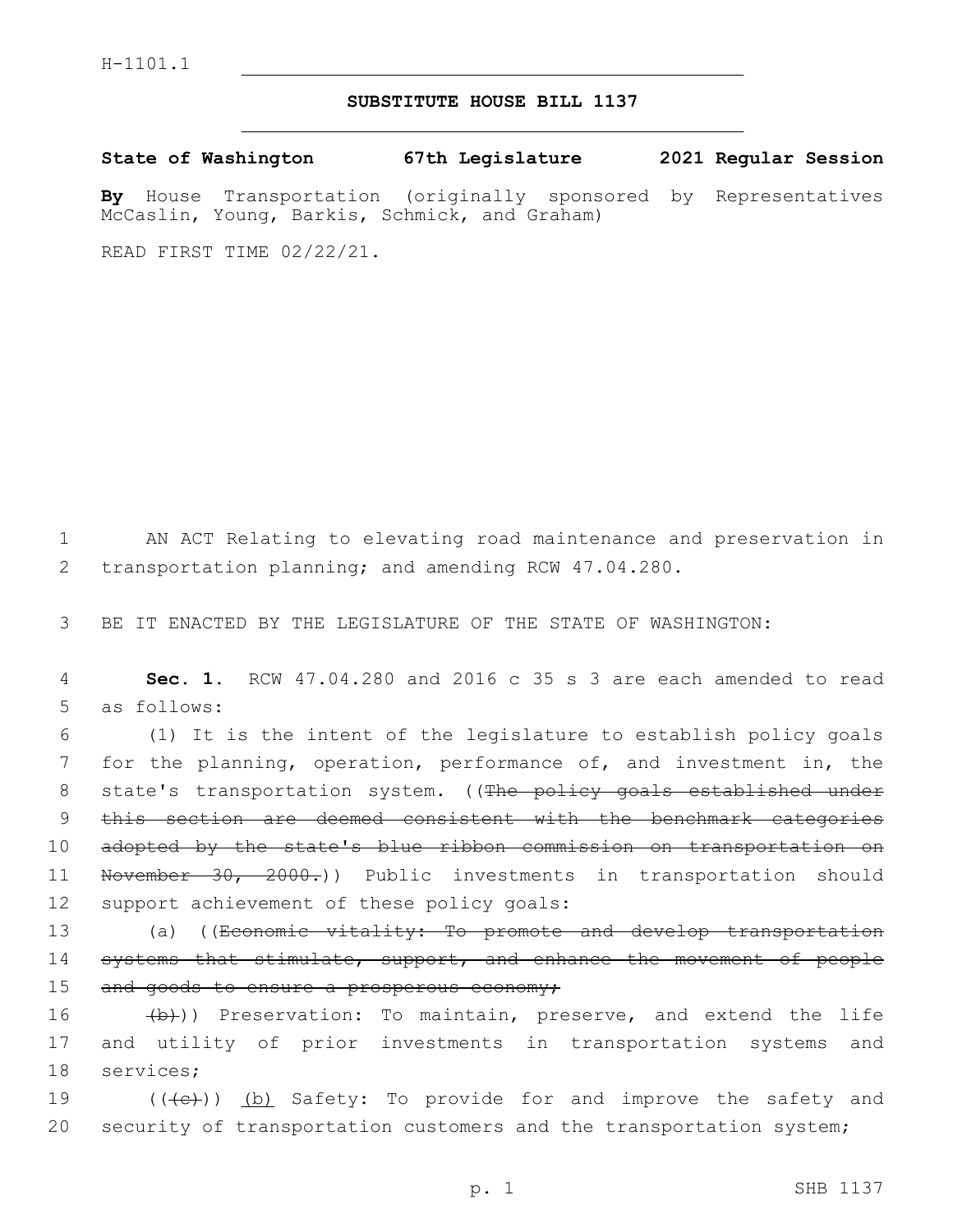(c) Stewardship: To continuously improve the quality, 2 effectiveness, resilience, and efficiency of the transportation system;

 (d) Mobility: To improve the predictable movement of goods and people throughout Washington state, including congestion relief and improved freight mobility;6

 (e) Economic vitality: To promote and develop transportation 8 systems that stimulate, support, and enhance the movement of people and goods to ensure a prosperous economy; and

10 (f) Environment: To enhance Washington's quality of life through transportation investments that promote energy conservation, enhance 12 healthy communities, and protect the environment ( $\rightarrow$  and

13 (f) Stewardship: To continuously improve the quality, 14 effectiveness, and efficiency of the transportation system)).

 (2) The powers, duties, and functions of state transportation agencies must be performed in a manner consistent with the policy goals set forth in subsection (1) of this section with preservation 18 and safety being priorities.

 (3) These policy goals are intended to be the basis for establishing detailed and measurable objectives and related 21 performance measures.

 (4) It is the intent of the legislature that the office of financial management, in consultation with the transportation commission, establish objectives and performance measures for the department and other state agencies with transportation-related responsibilities to ensure transportation system performance at local, regional, and state government levels progresses toward the attainment of the policy goals set forth in subsection (1) of this section. The office of financial management shall submit objectives and performance measures to the legislature for its review and shall provide copies of the same to the commission during each regular session of the legislature during an even-numbered year thereafter.

 (5) A local or regional agency engaging in transportation planning may voluntarily establish objectives and performance measures to demonstrate progress toward the attainment of the policy goals set forth in subsection (1) of this section or any other transportation policy goals established by the local or regional agency. A local or regional agency engaging in transportation planning is encouraged to provide local and regional objectives and performance measures to be included with the objectives and